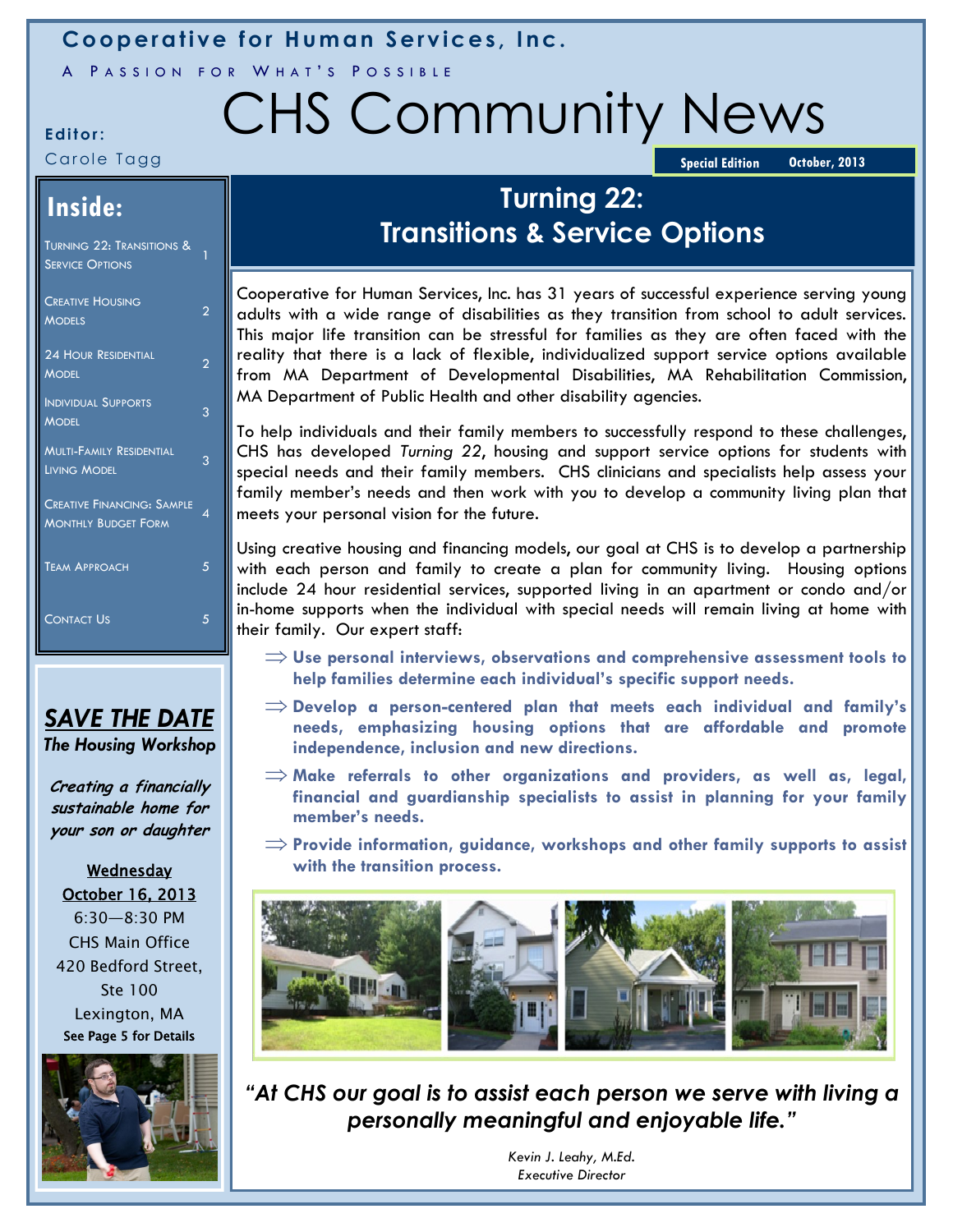#### **Board of Directors**

**OFFICERS:**

**CHAIRPERSON Helen Cushman** St. Mary's Elementary School Special Educator / Family Member

**TREASURER Stephen B. Darr** Mesirow Financial Consulting, LLC Senior Managing Director

**ASSISTANT TREASURER Carol E. Tully** Wolf and Company, P.C. Director of Tax Services

#### **CLERK Lori Maida** Shore Educational Collaborative, Inc. Director of Human Resources

#### **DIRECTORS:**

**Kathia G. Manzi**  Wheaton College Senior Development Officer

**Brian P. Bialas** Foley Hoag, LLP Litigation Associate

**Michael E. Morris** United Health Care Vice-President, Network Management

**Sheila Donahue King** MA Exec. Office of Elder Affairs Director, Family Caregiver Program

**Jermaine L. Kidd** Ogletree, Deakins, Nash, Smoak & Stewart. P.C.—Associate Counsel

#### **EXECUTIVE STAFF:**

I

 **Kevin J. Leahy, M.Ed. Executive Director** 

 **Rebecca Sarvela,** Director of Human Resources

 **Janice Ellis Ballerini, LMHC** Director of Clinical Services

## **CREATIVE HOUSING MODELS**

Over the past 3 decades, Cooperative for Human Services, Inc. has developed many creative and innovative housing models that meet the individualized needs and preferences of adults with special needs and their family members. Our core values and person-centered philosophy is evident in all of our homes and supports. Every living situation:

- **reflects each person's interests, preferences and needs.**
- **provides private living areas that are practical and personalized, comforting, and gently stimulating (as appropriate) through the use of color, texture and lighting.**
- **provides an oasis of comfort, care and rejuvenation, while fostering personal independence and success.**
- **encourages people to participate in personal routines, share in household responsibilities and explore recreational activities at a pace that matches each individual's ability, skills and health status.**

At CHS, we provide services using a team approach. Our managers, support staff and clinicians work in partnership with each individual, their family members and friends to fulfill each person's dream of living in 'a home of their own. Individuals are encouraged to make positive and healthy decisions that are consistent with the goals they establish.



#### *24 Hour Residential Model:*

At Cooperative for Human Services, Inc. a typical 24 hour residential home serves 4 to 5 adults, matched by age, interests, preferences, compatibility and support service needs. Most of our homes are located in Eastern Massachusetts communities within urban or suburban neighborhood settings. Staff supports vary depending on the needs and desires of individuals.

In this model, each individual has his or her own bedroom. Most homes have at least 2 bathrooms. Many of our homes are also fully accessible. Homes are located near public transportation. Each residence also has an agency vehicle for community access to attend appointments, social or recreational activities and events. The home's common areas include a:

- **comfortable, furnished living room with media and computer areas;**
- **well appointed dining areas;**
- **fully equipped, modern kitchens;**
- **laundry areas;**
- **outdoor areas with a BBQ and outdoor furnishings;**
- **adaptive and assistive equipment and devices based on each person's needs.**



*CHS achieves outstanding success through the development of close, personal and trusting relationships - person by person, family by family and staff person by staff person.*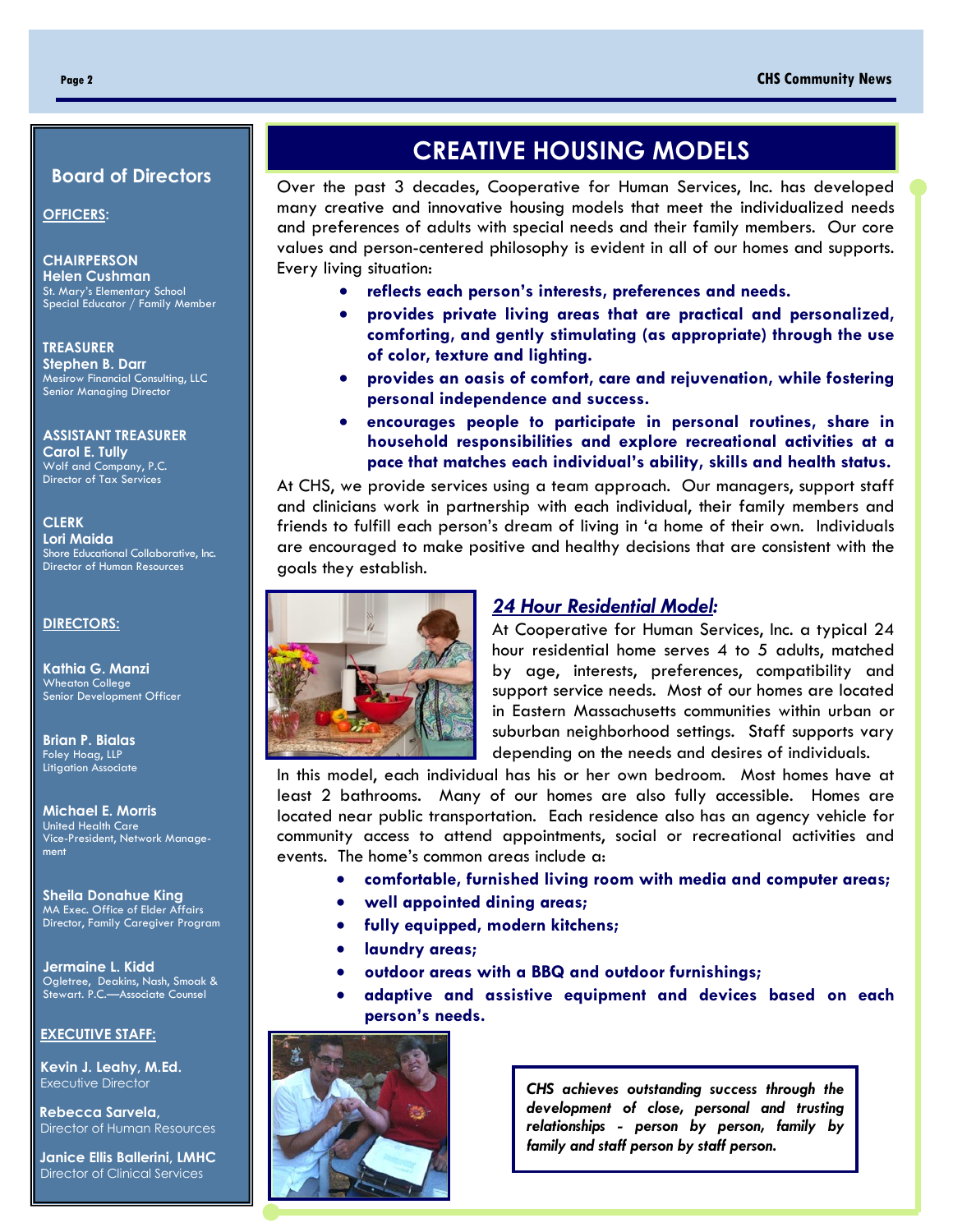## **CREATIVE HOUSING MODELS**

*"Ron has achieved independence that we had only dreamed about." Cynthia Haddad, sister*

#### **Individual Supports Model:**

At Cooperative for Human Services, Inc., we believe that home is the touchstone for each one of us as we venture out into the world to pursue our dreams. Home is a safe and comfortable place, a place to entertain family and friends and a place to relax and enjoy our favorite things.

Our Individual Support Program provides flexible services (part or full time) that help people with intellectual, developmental and other disabilities successfully transition to and maintain independent living within their community. Individuals can live alone, with a housemate(s) of their choice or share a home with a non-disabled support person.

Cooperative for Human Services, Inc. success comes from our ability to establish long-term, trusting relationships with each of the people we serve and their family members. More importantly, it is the knowledge that we are always available, either by phone or in person, that allows each person served to build confidence in themselves and their ability to live independently. Support services are designed to meet each person's needs.

> **Services are very flexible and can be easily added, changed or adjusted; Support hours can be established on a daily or weekly basis; Individuals served are empowered to direct and control their own services;**

**Support and encouragement is provided by peers, staff and family members.**

#### **Services available:**

- **Individual Service Plan (ISP)**
- **Personal Care & Support**
- **Clinical and Behavioral Support**
- **Outreach Assistance**
- **Case Coordination**
- **24 Hour On-Call Response**
- **Individual & Group Counseling**
- **Self–Advocacy Group**
- **Recreation & Leisure Support**
- **On-Going Direct Supports: Homemaker Services Housekeeping Budgeting/Paying Bills Health Care Coordination Community Skill Building**



#### **Passages Transitional Living Model:**

The CHS Passages Transitional Living Model provides a flexible, cost effective and inclusive community living experience for individuals with varying supports needs. In this model, CHS oversees multiple separate housing units within one residential setting, such as a 2, 3 or 4 family home, an apartment building, or a condominium community. Individuals served live in their own home, but share staff, amenities and support services which are designed to meet each person's unique needs.

For example, CHS has a 2 family home in Arlington, MA that serves 4 adults with disabilities. One unit is a 24 hour staffed residence for 2 individuals who have significant support needs. A full time, live-in manager resides in this unit and is also responsible for supporting 2 housemates who live independently in the home's other unit. Individuals in both homes often enjoy sharing meals and activities with friends and family, as well as each other.







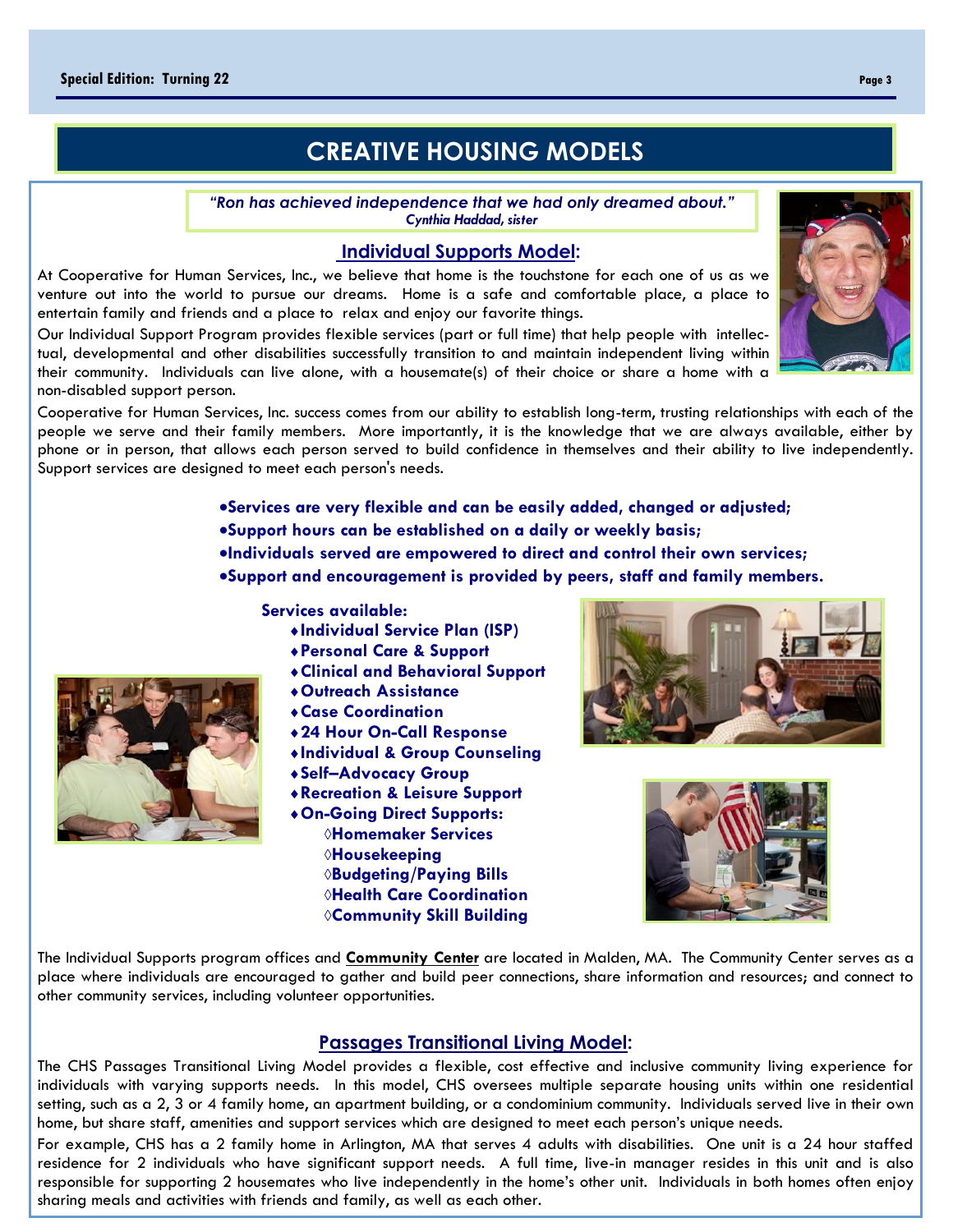# **CREATIVE FINANCING**

Everyone deserves to have a home of their own. Home is a safe haven; a secure and comfortable place to relax and enjoy favorite activities; and a place to entertain friends and family. Home is also about making new friends, belonging to your community and being welcomed at the local library, park or grocery store.

Using a combination of fee for service, housing subsidies and government funds, our goal is to partner with each person served and their family members to develop an individually designed, person-centered, quality community living experience. At CHS, individuals and families can expect that our dedicated staff will actively work with each family in a confidential and professional manner to develop and deliver services that meet your current and future support needs.

| <b>Sample Monthly Budget Form</b>                                                  |                                                                                                                                                                                                                               |  |  |  |
|------------------------------------------------------------------------------------|-------------------------------------------------------------------------------------------------------------------------------------------------------------------------------------------------------------------------------|--|--|--|
| <b>Monthly Income:</b>                                                             |                                                                                                                                                                                                                               |  |  |  |
| List all current, regular monthly income after taxes for your family member below. |                                                                                                                                                                                                                               |  |  |  |
| <b>Income</b>                                                                      | <b>Average Amount per month</b>                                                                                                                                                                                               |  |  |  |
| Employment Income (net)                                                            |                                                                                                                                                                                                                               |  |  |  |
| SSI/SSDI                                                                           | <u> 1980 - Jan James James Barnett, fransk politik (d. 1980)</u>                                                                                                                                                              |  |  |  |
| Food Stamps                                                                        |                                                                                                                                                                                                                               |  |  |  |
| Trust Fund/Investment earnings                                                     |                                                                                                                                                                                                                               |  |  |  |
| Monthly assistance from family                                                     | <u> 1989 - Johann Barbara, martxa al III-lea (h. 1989).</u>                                                                                                                                                                   |  |  |  |
| Section 8 Housing Subsidy                                                          |                                                                                                                                                                                                                               |  |  |  |
| Other Income (list sources):                                                       |                                                                                                                                                                                                                               |  |  |  |
|                                                                                    | \$_<br><u> 1980 - Johann Barn, mars ann an t-Amhain Aonaich an t-Aonaich an t-Aonaich ann an t-Aonaich ann an t-Aonaich</u>                                                                                                   |  |  |  |
|                                                                                    | <u> 1980 - Johann Barn, amerikan besteman besteman besteman besteman besteman besteman besteman besteman besteman</u>                                                                                                         |  |  |  |
| <b>Total Monthly Income</b>                                                        |                                                                                                                                                                                                                               |  |  |  |
| <b>Monthly Expenses:</b>                                                           |                                                                                                                                                                                                                               |  |  |  |
| List/estimate all monthly expenses for the housing model you are considering.      |                                                                                                                                                                                                                               |  |  |  |
| <b>Expenses</b>                                                                    | <b>Average Amount per month</b>                                                                                                                                                                                               |  |  |  |
| Rent/Mortgage                                                                      | \$<br><u> La componenta de la componenta de la componenta de la componenta de la componenta de la componenta de la comp</u>                                                                                                   |  |  |  |
| Condo fee/property taxes                                                           | the control of the control of the control of the control of the control of the control of the control of the control of the control of the control of the control of the control of the control of the control of the control |  |  |  |
| Homeowner or Renter Insurance                                                      |                                                                                                                                                                                                                               |  |  |  |
| Gas/Electric payment(s)                                                            |                                                                                                                                                                                                                               |  |  |  |
| Water/Sewage/Trash Collection                                                      |                                                                                                                                                                                                                               |  |  |  |
| Cable/Phone/Internet                                                               |                                                                                                                                                                                                                               |  |  |  |
| Repairs & Maintenance                                                              |                                                                                                                                                                                                                               |  |  |  |
| Food                                                                               |                                                                                                                                                                                                                               |  |  |  |
| Clothing                                                                           |                                                                                                                                                                                                                               |  |  |  |
| Furniture/Household items                                                          |                                                                                                                                                                                                                               |  |  |  |
| Transportation                                                                     | \$.                                                                                                                                                                                                                           |  |  |  |
| Recreation and Leisure                                                             |                                                                                                                                                                                                                               |  |  |  |
| <b>Health Care</b>                                                                 |                                                                                                                                                                                                                               |  |  |  |
| Support staff services (list)                                                      |                                                                                                                                                                                                                               |  |  |  |
|                                                                                    | \$                                                                                                                                                                                                                            |  |  |  |
|                                                                                    |                                                                                                                                                                                                                               |  |  |  |
| <b>Total Monthly Expenses</b>                                                      |                                                                                                                                                                                                                               |  |  |  |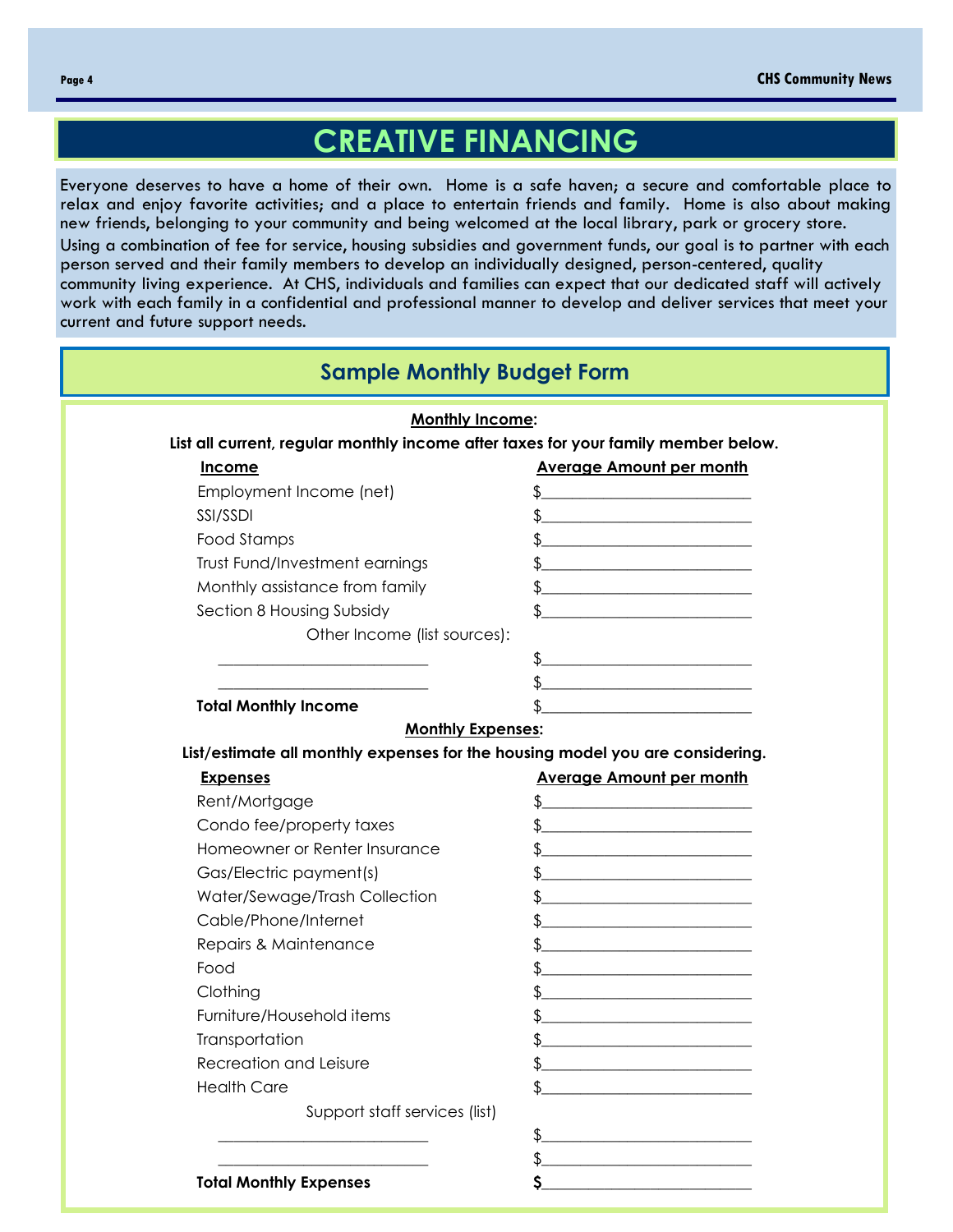## **TEAM APPROACH**



Using a team approach, CHS managers, support staff and clinicians work with each person and family to create a fulfilling and secure community home. CHS staff are caring, dedicated and well trained. They understand that everyone wants a home that reflects his or her own personal interests and needs.

CHS staff develop solid working relationships with individuals, family members and guardians - a critically important component that assures the best life plan for your family member. At CHS we all have *A PASSION FOR WHAT'S POSSIBLE*.

There is a world of possibilities for people with disabilities to live full and meaningful lives within their communities. At Cooperative for Human Services, our

passion is to explore and achieve those possibilities with each person we serve. We know from experience that individuals with intellectual and developmental disabilities flourish and grow with the right supports and care.

#### **Contact us to find out more about what's possible:**

Janice Ellis Director of Clinical Supports Cooperative for Human Services, Inc. (781) 538-4626 x 230

## **Cooperative for Human Services, Inc.**

Presents

The Housing Workshop *Creating a financially sustainable home* 

*for your son or daughter*

**Wednesday, October 16th**

**6:30 pm to 8:30 pm**

**CHS Main Office**

**420 Bedford Street, Ste 100, Lexington, MA 02420**

**Please RSVP to: Barbara Mague at** [bmague@cooperativeforhs.org](mailto:bmague@cooperativeforhs.org) **/ 781-538-4626**

This workshop will feature the Special Needs Financial Planning process to help you achieve both your vision for your child and your own financial security. We will share examples of how to successfully plan to privately fund a home for your loved one with a disability. The discussion will center on the costs that need to be considered, as well as some of the challenges that individuals and families can expect. The discussion will be framed in terms of the following 5 major planning factors:

**Emotional Factors**

 **Government Benefits Family and Support Factors Legal Factors** 

Cindy Haddad, CFP ® and John Nadworny, CFP ® of Special Needs Financial Planning, a division of Shepherd Financial Partners have been working with families of loved ones with Special Needs for over 20 years. Their passion comes from members of their own families who require specialized planning, which has shown them what a difference preparing for the future can make. Currently, John is in the middle of creating a home for his son, and Cindy works with her brother who moved to a supported residence 7 years ago.



THE Cooperative FOR **Human Services A PASSION FOR WHAT'S POSSIBLE** 

www.special needsplanning.com example and the state of the state of the state of the state of the state of the state of the state of the state of the state of the state of the state of the state of the state of the state o